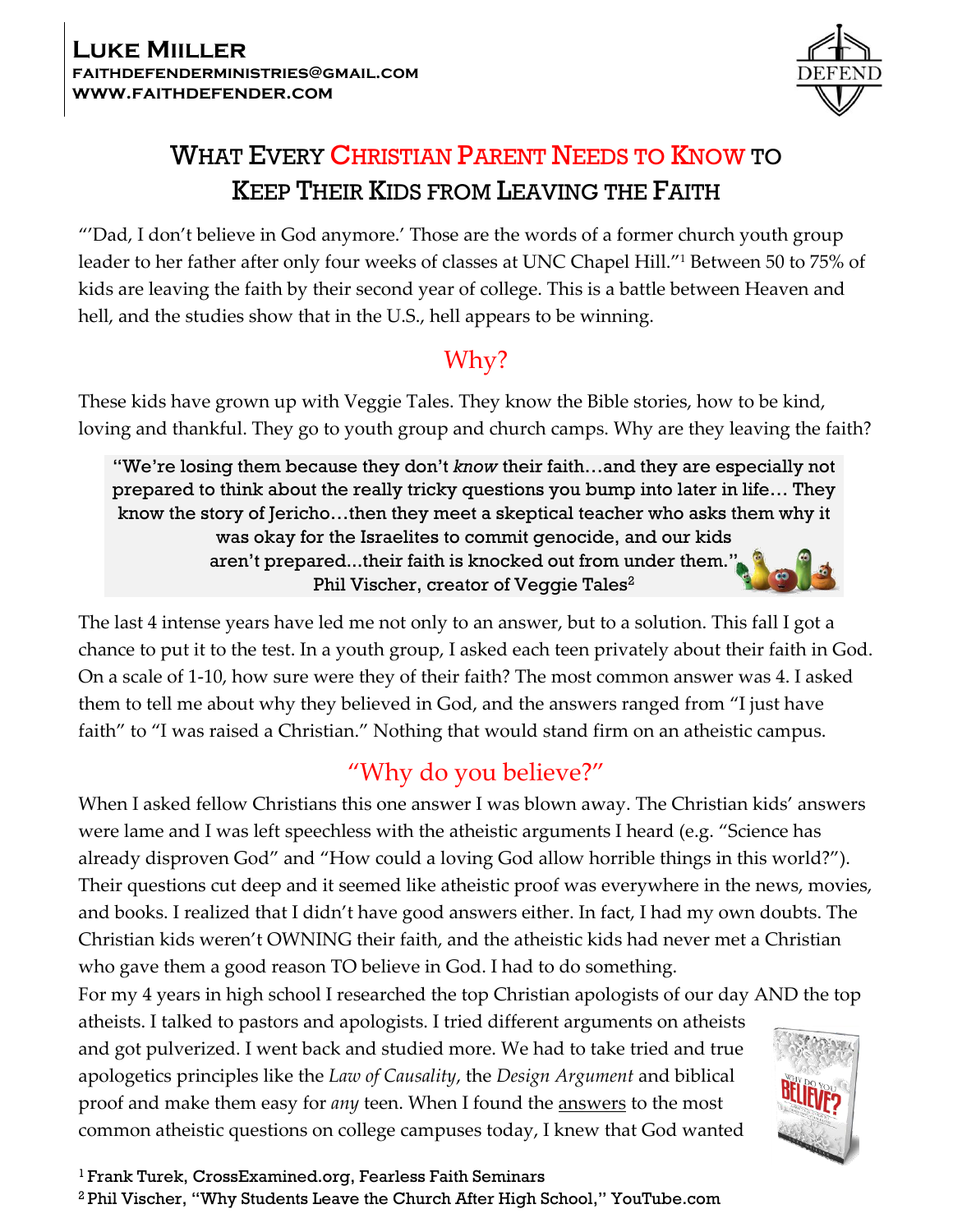me to share these truths with every teen I could find! The result is a book I published my senior year titled, *Why Do You Believe? A Practical Guide to Defending Your Faith*.

You see, I found out that blind faith isn't enough on a normal college campus. Think of our Christian faith as our heart and lungs and brain. These are the most important organs, and they



are protected by a rib cage and a skull. Faith is the most important component but on its own it can be vulnerable when faced with atheistic challenges because most kids borrow the faith of their parents and have blind faith in the Bible. Without

being able to answer the difficult questions, their faith is exposed and easily damaged.

Faith's outer shield consists of science, evidence, facts and logic. That's what is missing! Why? Atheistic arguments attack the Bible's credibility and the moral character of God. When faith is combined with science, evidence, and logic, we not only have a sword, but a shield, too! I realized that if youth are armed with not only faith but solid proof that NO ONE can deny, then our faith is protected. Not only does this protect our eternal destiny, but we can actually turn the tables on atheistic arguments and use their gods (science, logic and intellect) to witness to them. After all, God MADE those three things! With these tools, we give questioning agnostics really good reasons to believe in God, because it's true!

#### My dream is that not one more Christian loses their faith because they never truly learned why Christianity is true.

After I published the book, people were really excited about it. On Facebook I received messages from literally way over a hundred parents, some of whom had either lost kids to atheism or agnosticism or who were desperate for help. Here's a note I received from a mom we will call Dana. When she asked her kids why they believed in God their answer was, "I just do because that's how I was raised."

"I was not expecting that answer (from my teen). I 'assumed' that we had done a great job at this by just living a Christian life, but I guess not. It has opened my eyes to how I need to point to the Creator more often in our daily life and the WHY to our beliefs. We have started the course and it has already opened the doors for some interesting discussions. My son will be attending college next year so this is very relevant."

After I thought about it, I felt that a book wasn't going to be enough. I needed to create an experience that required kids to think through, write down, and OWN their answers as to why they believe. In the Bible, Jesus used discipleship to transform scared men into courageous apostles and even martyrs for God. This has to something we don't just read, but something we DO. I wrote a companion study guide for youth groups, Bible studies and homeschooled kids to learn the proof for God and Christianity and have fun too. It forces them to think, take a stand and PRACTICE encountering the same arguments they will face in college/workplace.

"My oldest, in college, has decided that he is an atheist…I am well aware that his issue is that that he never understood why HE believes. I am trying to make sure this doesn't happen with our other kids." – Kim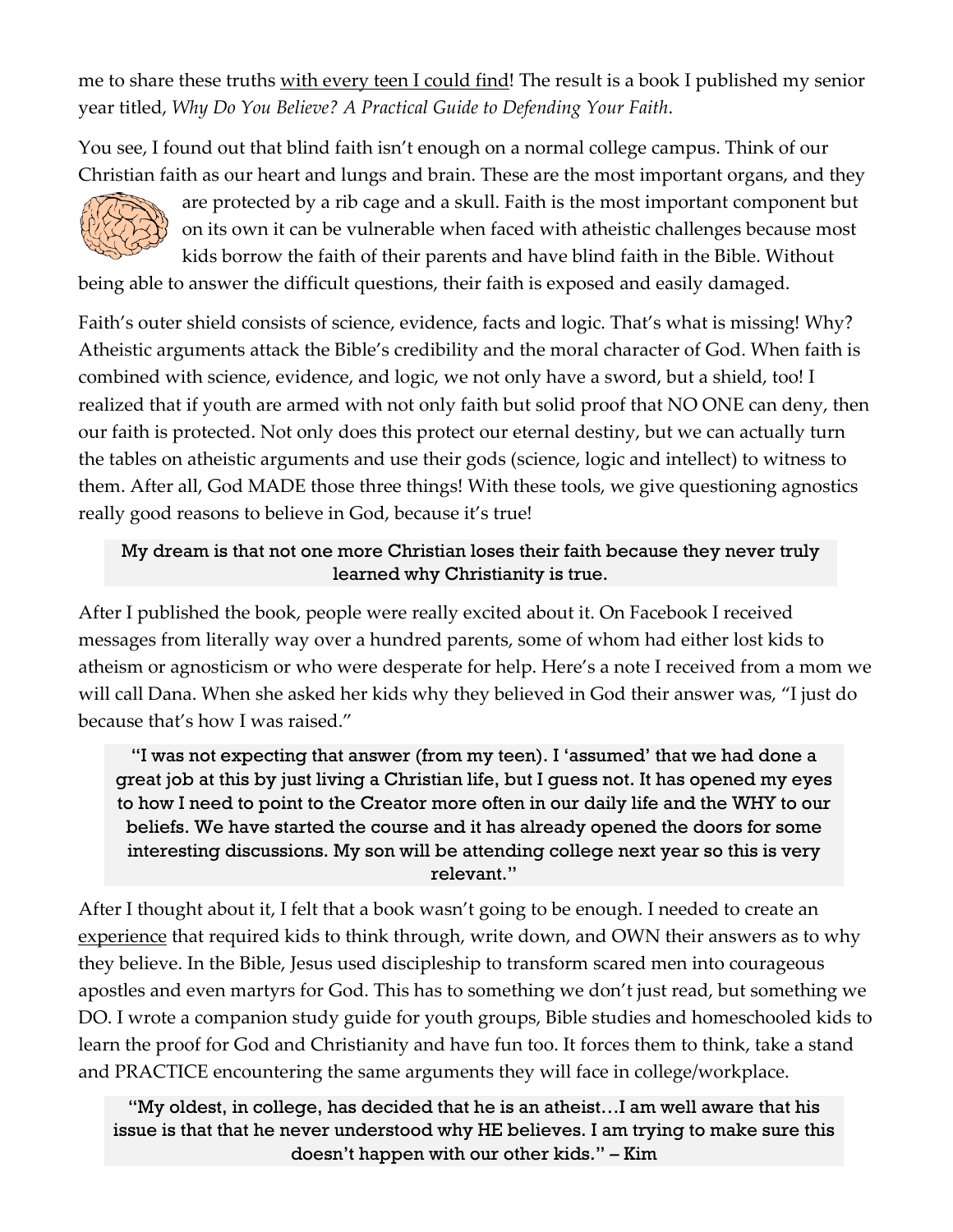## Now this is where it gets good.

I spent 5 weeks at their youth group talking about 1. Why our faith in God is true, 2. Answers to the challenging questions Christians experience on campus/workplace, and 3. How to talk to different types of atheists. At the end of those 5 weeks, this same group of kids had displayed their newfound confidence in their faith not only to their parents (who were shocked at the change), but they were starting conversations in class! One of them even challenged the biggest atheist in their school—and won.

How God Transformed a Group of Unsure Teens into Defenders of Their Faith June 2019. A local mom came to my Young Defender table at a conference where I was selling my book and handing out candy to anyone who would tell me why they believed in God. A few weeks later, I received a phone call. Three churches wanted to combine their youth groups into one for 6 weeks if I would come and teach their kids apologetics. Of course I agreed!

For this group of teens, my mission was to 1. Show them why we KNOW God and Christianity are true and 2. Train them to defend their faith. September 2019. The first week, I asked each of them a key question: Why do you believe in God? The answers were awful, like "I know there has to be an afterlife." When asked on a scale of 1 to 10 how sure they were of their faith they gave answers ranging from 4 to 7, with most in the 4 to 6 range.

# I brought my combat sword (with a watermelon) and did a talk I call, "Your Faith is Like a Watermelon." That got their attention.

The second week I taught them the first piece in proving God's existence using the law of cause and effect. I showed them the proof that there is NO OTHER POSSIBLE CAUSE of the universe except God. We talked a lot and I answered some questions. I brought my potato cannon and did a demonstration I named, "You Need a Shield to Protect Your Faith." Without a shield, another watermelon blew up; with a shield, the potato blew up, leaving a happy, safe watermelon. Fun, but I wondered if it made a difference.



The third week, a girl (we'll call her Julie) excitedly came up to me and said, "This past week I talked to the biggest atheist and smartest person in my class about God. I used what you taught us last week and he argued with me for about a minute before he got frustrated and left because he had no answer to my proof for God!" She was thrilled. I was shocked that it happened so quickly.

## It was working!

In the following weeks I saw these teens transformed as we covered proof for God, then the Bible's credibility and finally showed Christianity as the true faith. I played the atheist or agnostic and challenged them to combat my arguments and make the case for God and Christianity. At a study hall, two of them took what they learned and demonstrated the proof for God on the board in front of their teacher and class.